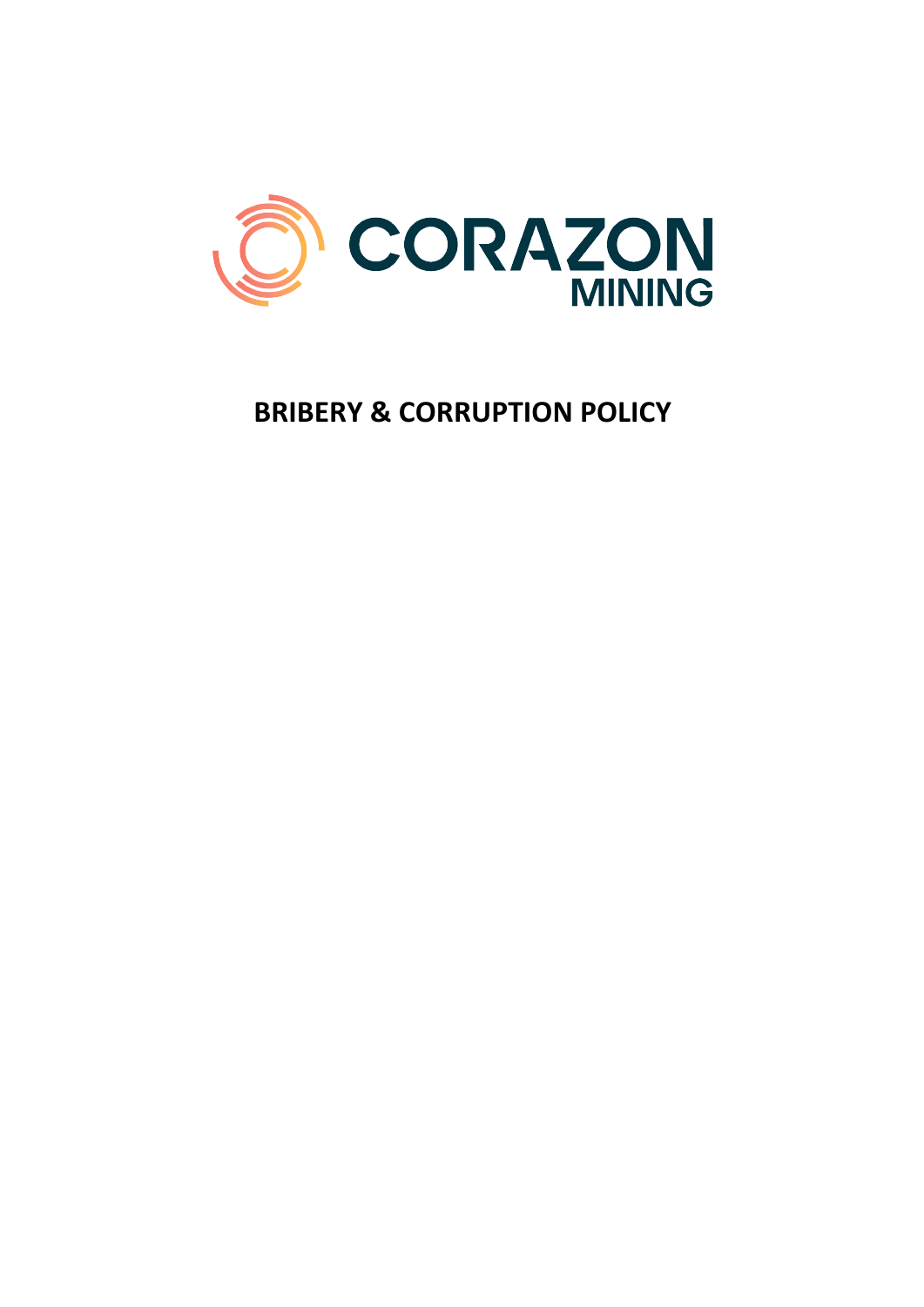# **1. Introduction**

Corazon Mining Limited (Corazon) is committed to responsible corporate governance, including ensuring that appropriate processes are in place to promote the compliance with anti-bribery and corruption laws in countries where Corazon operates.

Accordingly, the Board has endorsed this Bribery and Corruption Policy (Policy) to support its governance framework. References in this Policy to Corazon include its subsidiaries.

## **2. Purpose of this Policy**

The purpose of this Policy is to:

- a) outline Corazon's position on bribery and other corrupt behaviour;
- b) outline responsibilities of Corazon directors, officers, employees, consultants, contractors (Corazon Personnel) in observing and upholding our position on bribery and corruption;
- c) promote the use of legitimate business practices in presenting Corazon's position on issues to government authorities and in the marketplace; and
- d) provide information and guidance on how to recognise and deal with instances of bribery and corruption.

#### **3. Scope**

This Policy applies to all Corazon Personnel, any parties acting as representatives or agents of Corazon, and others who may provide services on Corazon's behalf (Corazon Group Representatives).

This Policy applies to Corazon's majority-owned operations in countries in which we or our subsidiaries operate. Where Corazon has a minority interest, we require compliance with the minimum requirements outlined in this Policy, recognising that the manner in which these requirements are met by our business partners may vary.

### **4. Sources of Legal Obligations**

The sources of legal obligations behind this Policy are the anti-corruption laws of countries in which we operate, under the United Nations Anti-Corruptions Convention as well as the OECD Convention on the Combating Bribery of Foreign Public Officials in the International Business Transactions, including:

- a) *Criminal Code Act 1995* (Cth), *Criminal Code Amendment (Bribery of Foreign Officials) Act 1999 (Cth)* and *Corporations Act 2001* (Cth) (Australia);
- b) *Bribery Act 2010* (UK);
- c) *Foreign Corrupt Practices Act 1977* (US) and the US Code, sec 666- theft or bribery concerning programs receiving Federal funds (United States); and
- d) *Corruption of Foreign Public Officials Act* (Canada); and
- e) any anti-corruption law of a country which applies to Corazon, its business partners or third parties operating on its behalf.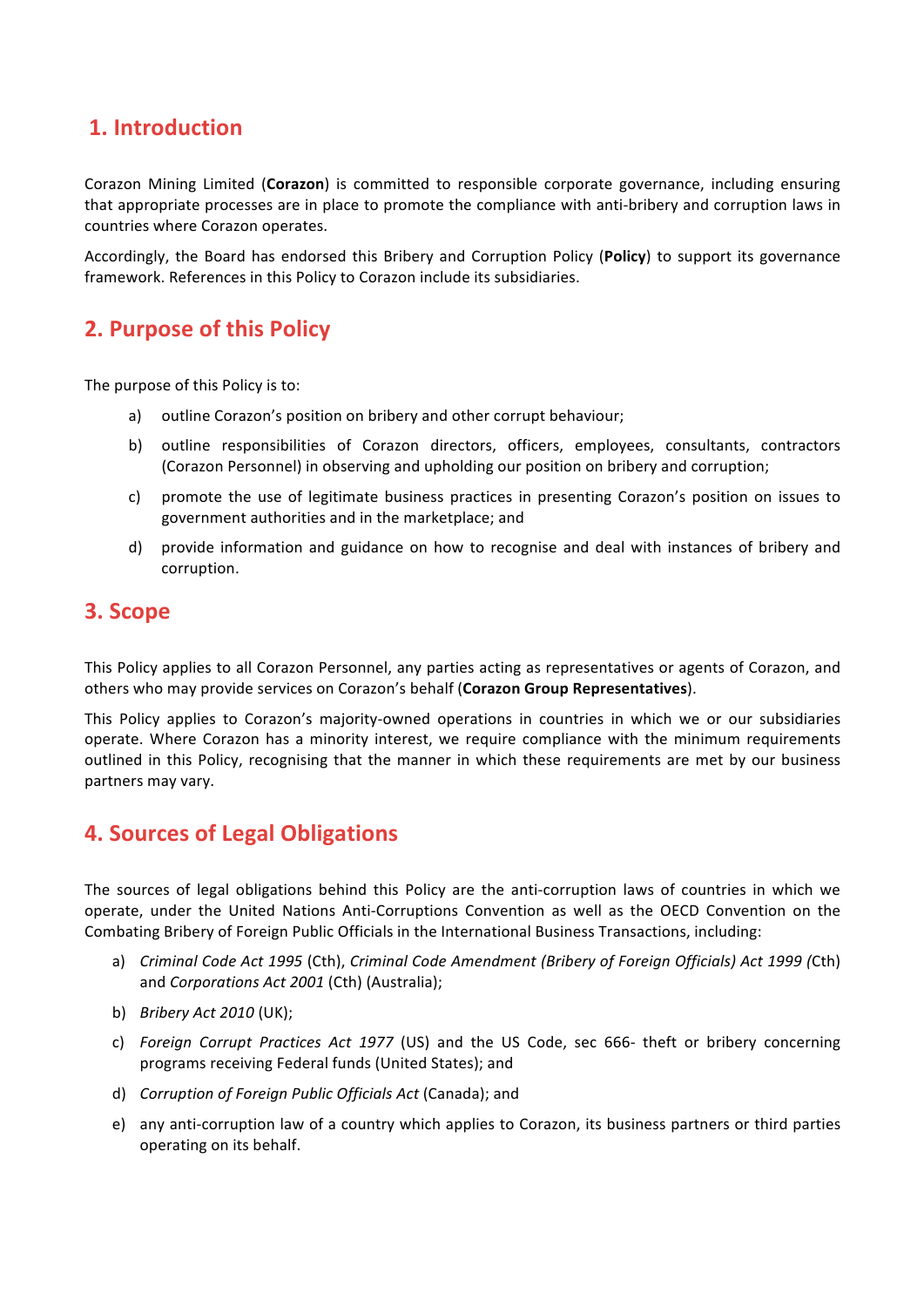# **5. Policy Compliance and Reporting**

Corazon does not tolerate any form of bribery or corruption. Bribery and corruption involve the misuse of position and influence, in return for improper advantage, undermining integrity and fairness of the marketplace. We aim to comply with all applicable anti-bribery and corruption laws in countries where we operate. 

Corazon and Corazon Group Representatives must:

- a) understand and comply with this Policy;
- b) report instances where improper payments (including facilitation payments) are requested as soon as possible after the request is made;
- c) be alert for warning signs of corrupt conduct and, if in good faith, considers the conduct is or may be a breach of this Policy must immediately report or seek guidance about any suspected or actual violation of this Policy. Reporting may be through management, to the relevant legal counsel, or through a whistleblower organisation or authority, depending on what is most comfortable or appropriate in the circumstances to the individual(s);
- d) reward individuals for actively seeking to comply with and enforce this Policy, including those who refuse to engage in bribery or other corrupt conduct;
- e) conduct appropriate due diligence into potential counterparties, agents, joint venturers and other business partners and ensure that they comply with this Policy or that their own anti-bribery and corruption policies are consistent with this Policy and are being followed in accordance with section 0;
- f) use appropriate contractual requirements in agreements with third parties to ensure that Corazon has adequate protections (including, for example, warranties and guarantees) and rights (including, for example, notification, indemnification, audit, and termination) in accordance with section 0; and
- g) discipline individuals who violate the Policy in accordance with section **Error! Reference source not found.**.

If any Corazon Group Representative is unsure whether a particular act constitutes bribery, a facilitation payment, a secret commission or money laundering, or has any other queries, they should ask their immediate manager.

### **6. Definitions**

**Bribery** means the offering, promising, giving or accepting or soliciting of anything of value (including a financial or other advantage) to improperly influence actions. Improper influence involves the intent to induce an action which is illegal, unethical or a breach of trust (a misuse of someone's position).

**Corruption** means dishonest activity involving the abuse of position and/or trust to get an advantage or gain not legitimately due (whether a personal advantage or an advantage for Corazon).

Bribery can often be difficult to identify, and it is important to remember that:

- Bribery can take many forms, is often disguised and may be difficult to trace or detect. Some examples of common types of bribes, and things often used to hide bribes, include:
	- $\circ$  money (or cash equivalent such as shares, gift cards, etc);
	- o discounts;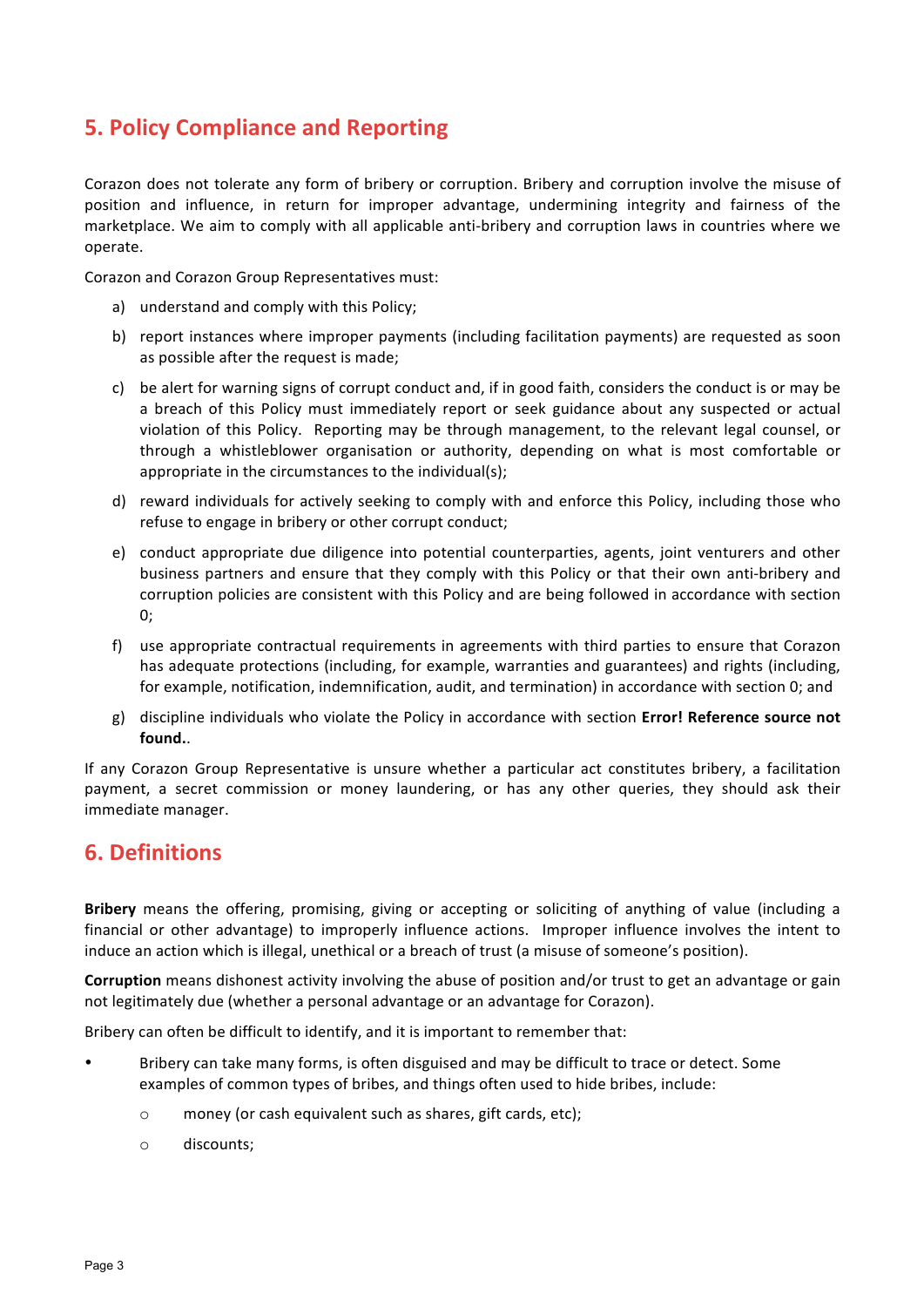- $\circ$  unreasonable or extravagant gifts, entertainment or hospitality (including free or discounted upgrades, free or heavily discounted flights, accommodation or other product);
- $\circ$  benefits and 'perks' to relatives, including employment, education, training, etc;
- o inflated or false invoices (or enhanced fees/commissions);
- o unwarranted allowances or expenses;
- o kickbacks;
- o "facilitation payments" also known as "grease payments" (see below);
- o political/charitable contributions;
- o uncompensated use of company services or facilities;
- o information;
- o anything else of value; or
- $\circ$  another advantage not legitimately due (whether financial or not).
- Bribery may be direct, or it may be indirect, for example, involving an intermediary or agent of the person giving or accepting the bribe.
- Bribes need not involve large sums of money and in fact, a bribe can occur even if no money is exchanged at all.
- The offence of bribery can occur even if the bribe is 'unsuccessful' (eg, the conduct sought to be induced does not occur).

A **facilitation payment** is a small payment or other inducement provided to a government official in order to secure or expedite a routine function that the official is ordinarily obliged to perform already (such as the grant of a license or customs approval).

A **secret commission** is an undisclosed payment (or something of value) that is offered or provided to a representative of a person for the purpose of influencing that person in the conduct of their business.

**Extortion** is an improper demand for payment from an employee or representative.

The definition of "government official" is relatively broad and extends beyond the common understanding of the term. Government Official includes:

- any official or employee of a government (whether national, state/provincial or local) or agency, department or instrumentality of any government;
- any official or employee of a government-owned or controlled entity (including state owned or controlled enterprises);
- any official or employee of any public international organisation (for example, the UN, the World Bank, etc):
- any person acting in an official function or capacity for such government, agency, instrumentality, entity or organisation;
- any person who holds or performs the duties of any appointment created by custom or convention or who otherwise acts in an official capacity (including some indigenous or tribal leaders who are authorised and empowered to act on behalf of the relevant group of indigenous peoples and members of royal families);
- any political party, party official or candidate for political office;
- any person who holds themselves out to be an authorised intermediary of a government official.

If you are unsure whether an individual is a Government Official, please contact your immediate manager.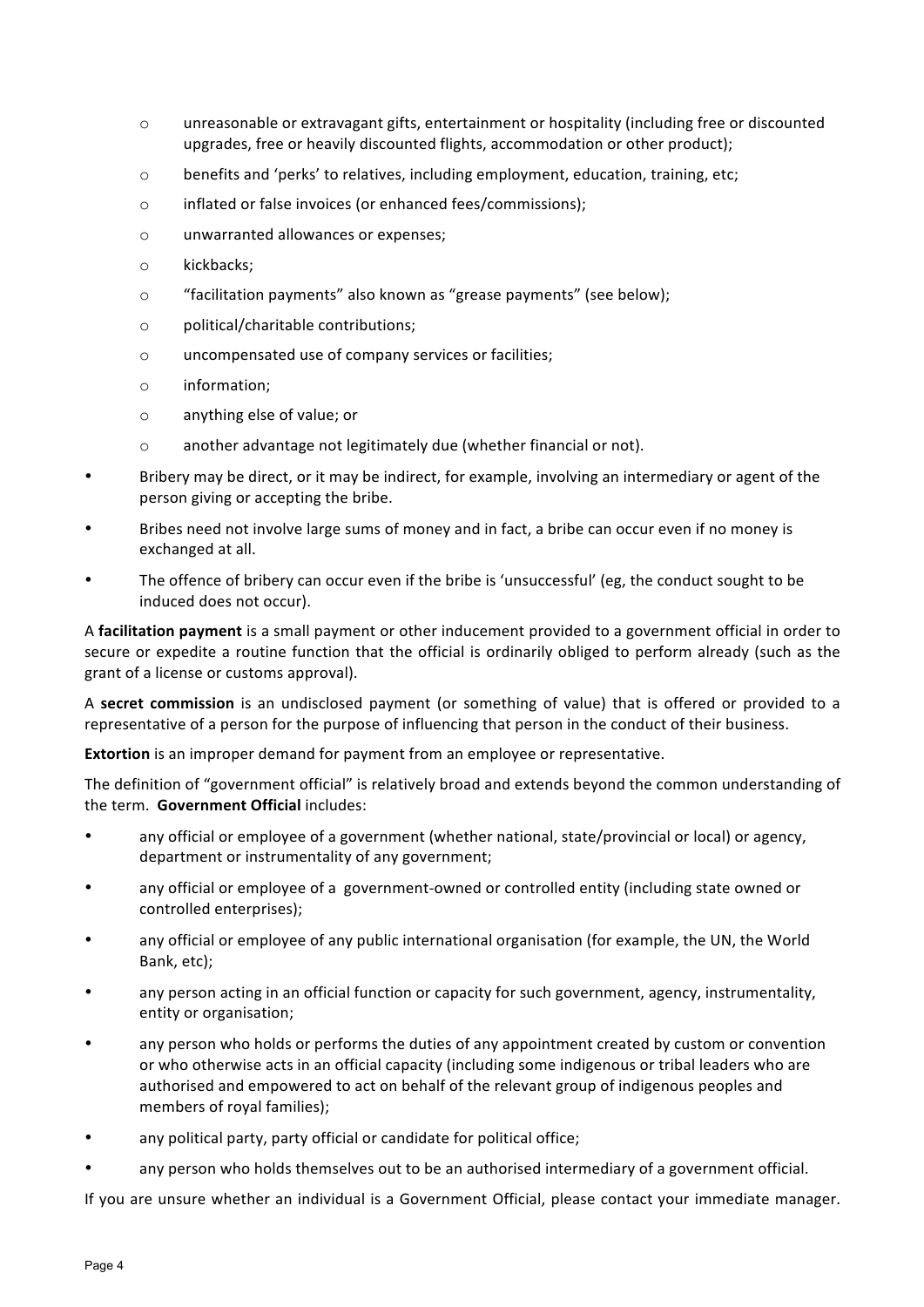# **7. Improper Exchanges – Offering and Receiving**

Corazon Group Representatives must not offer, promise, accept, receive or request  $-$  or engage another party to offer, promise, accept, receive or request anything of value (cash, loan, gift, hospitality, personal/family/social/sporting/ cultural favour or other financial or non-financial advantage) for the purpose of inducing or rewarding a discretionary favourable action or the exercise of influence, regardless of the country, public or private sector or person concerned. The payment or receipt of secret or undisclosed commissions is strictly prohibited.

Corazon and Corazon Group Representatives must not consent to, or connive in, aid or abet, counsel or procure the commission of any of the conduct outlined in this Policy.

#### **8. Extortion**

Corazon also condemns improper demands for payment from Corazon Group Representatives, referred to in many parts of the world as "extortion". A payment can be made where a member of Corazon Group Representatives reasonably believes that his/her or another's life or health is at risk unless a demand for payment is met, provided the Corazon Group Representatives immediately reports the incident to the Chief Executive Officer of Corazon (Chief Executive Officer).

Absent an immediate threat to life or health, where an improper demand for payment has been made under threat or confinement or serious destruction of company property, the Chief Executive Officer should be contacted immediately.

### **9. Gifts, Discounts and Hospitality**

Exchange of gifts, discounts or hospitality (including customer travel and accommodation) made in the ordinary course may compromise  $-$  or appear to compromise  $-$  the exercise of objective business judgement. These may also give rise to the conflict between the personal interests of Corazon Group Representatives and the interest of Corazon. Corazon Group Representatives must be cautious when offering or receiving gifts and hospitality, discounts or hospitality, and only do so when these are:

- a) token, seasonal or due to a special occasion or local custom, and in line with the accepted business practice;
- b) not seen to impair independent business judgement, particularly in connection with an anticipated or pending business transaction or regulatory approval; and
- c) be consistent with this Policy.

In some jurisdictions there are strict restrictions on exchanging gifts and hospitality with government officials and the reimbursement of government officials' expenses. When dealing with government stakeholders, Corazon Group Representatives must comply with Corazon's regional guidelines on gifts and hospitality to ensure compliance with local law.

When dealing with private or publicly-listed business partners, Corazon Group Representatives must not accept or offer gifts and hospitality valued at over \$250 at any one occasion. Multiple exchanges of gifts and hospitality under this threshold with the same person should also be avoided. Where in doubt, Corazon Group Representatives must consult with the Chief Executive Officer. The Chief Executive Officer has absolute discretion to approve hospitality or gifts over this threshold if appropriate and permissible by law. Such gifts and hospitality are recorded in a gifts and hospitality exemptions register.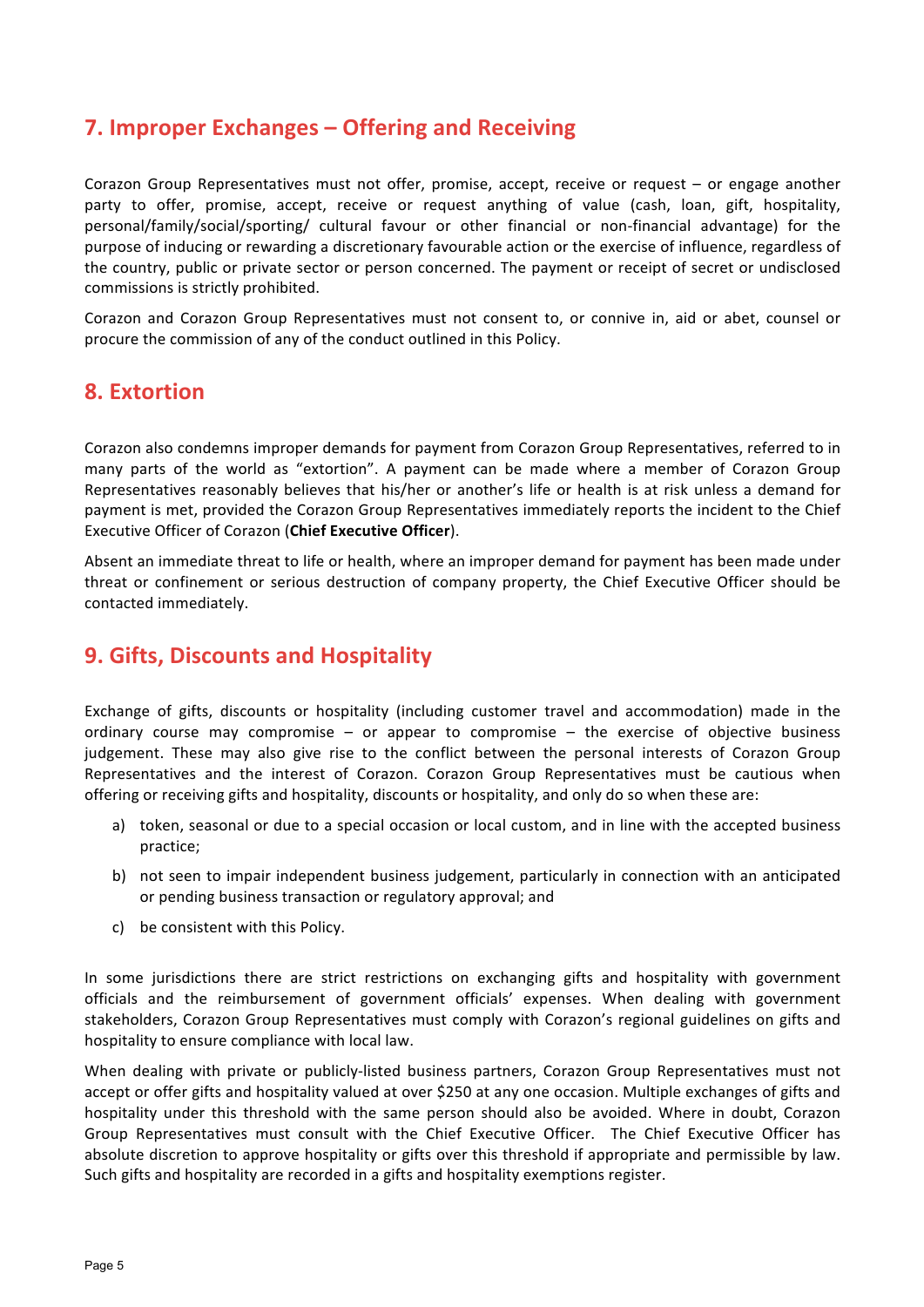Where a Corazon subsidiary company's rules in relation to gifts and hospitality are more restrictive due to the jurisdiction in which it operates, then affected Corazon Group Representatives must comply with the rules of the subsidiary.

# **10.** Intermediaries, Agents, Business Partners and Other Third Parties

In situations where a third party/intermediary is engaged for example, to:

- represent Corazon's interest, for example, to current and potential private or government business partners (such as a sales agent, a customs clearing agent or a lobbyist) (an intermediary);
- conduct work on behalf of Corazon (a **contractor**); or
- work with Corazon on a particular project or matter (such as a JV partner or business partner),

the Corazon Personnel responsible for the engagement must:

- a) ensure that Corazon undertakes appropriate and documented due diligence regarding the integrity, reputation, credentials and qualifications of the third party;
- b) ensure that the fees payable to the third party are reasonable for the services being rendered. Ad valorem or percentage-based fees may not be agreed without prior approval of the Chief Executive Officer or a designated person;
- c) ensure that the Corazon's position with respect to anti-bribery and corruption as set out in this Policy is communicated to the third party;
- d) ensure that the third party either agrees in writing to comply with this Policy, or has similar values and similar appropriate anti-bribery and corruption policies of its own. Where such third parties have a policy which substantially meets the principles and requirements set out in this Policy, Corazon may accept a commitment by that entity to comply with that entity's own policy in place of requiring a commitment to comply with this Policy;
- e) ensure that the agreement with the third party incorporates Corazon's standard terms in relation to anti-bribery and corruption, as appropriate based on the risk based assessment of the third party (including clauses relating to matters such as warranty, guarantee, reporting, audit, termination and indemnification); and
- f) undertake regular reviews (as appropriate) of the third party's performance to monitor relevant performance and prevent misconduct.

It is the responsibility of the employee engaging the third party to ensure that these requirements are met.

Entities Corazon seeks to acquire must also be subject to appropriate and documented anti-bribery and corruption due diligence.

# **11. Charitable Donations**

Corazon supports a number of charitable causes around the world. By making charitable donations, without expectation or acceptance of favourable action or the exercise of influence. In limited circumstances, a charitable donation may pose a risk of corruption, for example by being made to an artificial charitable organisation, or ultimately benefiting a third party such as a government official.

To address this risk, charitable donations on behalf of Corazon must:

- a) be made only to approved not-for-profit organisations whose goals reflect Corazon's values;
- b) be approved only by the Chief Executive Officer or a designated person: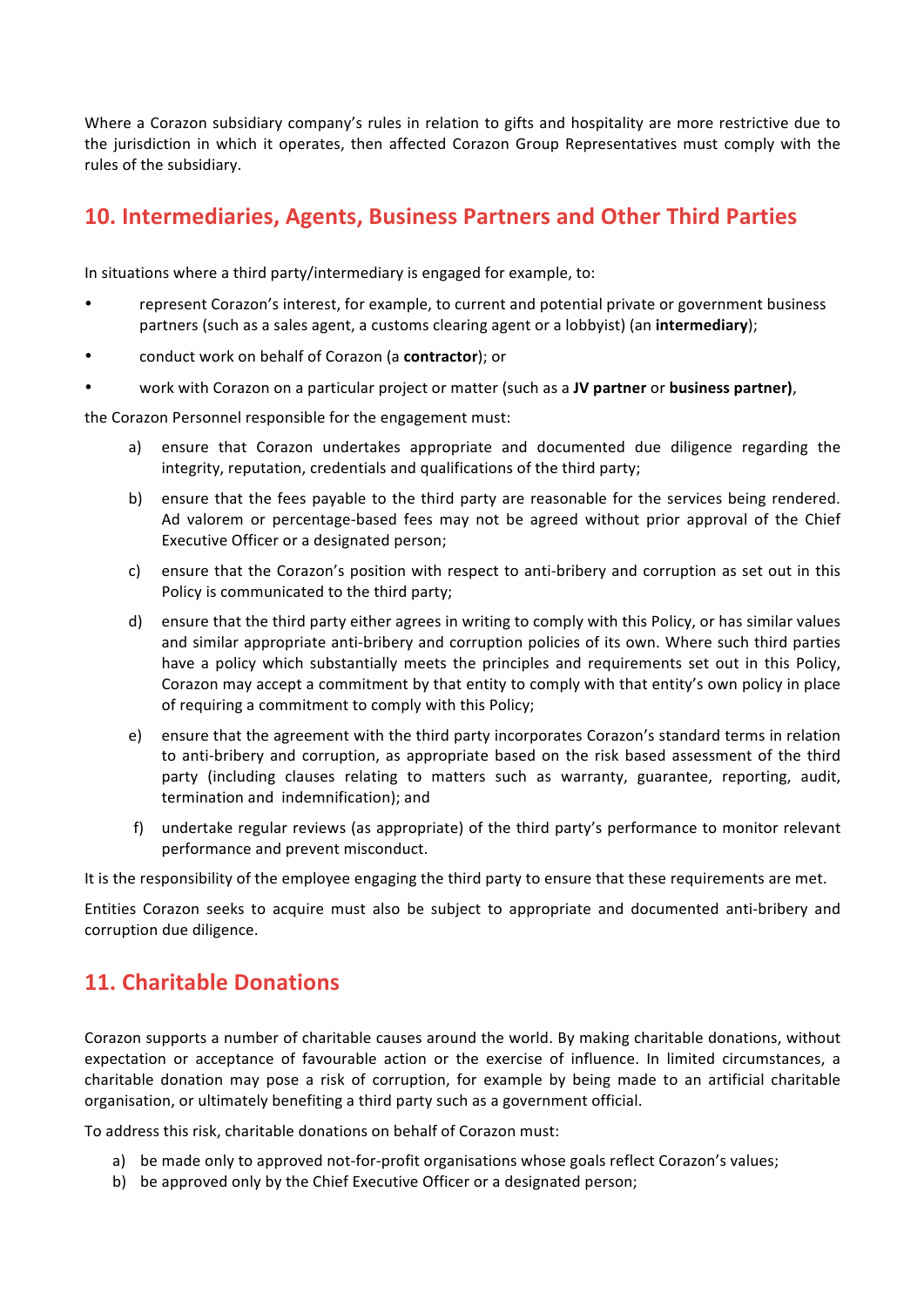- c) be accurately recorded in the business records of the Company;
- d) not be made to individuals or for-profit organisations;
- e) not be made in cash or to private accounts; and
- f) be consistent with this Policy.

Authorisation of charitable donations must only be made within relevant authority limits and the approved operating budget.

### **12. Sponsorships**

Sponsorships differ from charitable donations in that, apart from providing a benefit to the organisation, event or activity being sponsored, they are also aimed at obtaining a marketing benefit for Corazon. Sponsorships can create problems where they are seen to improperly induce or reward a discretionary favourable action or the exercise of influence.

Corazon will not sponsor events or activities that are:

- a) inconsistent with Corazon's values or this Policy; or
- b) linked to any organisation or individuals that could bring Corazon into disrepute.

Authorisation of sponsorship arrangements must only be made within relevant authority limits, and is subject to approval by the Chief Executive Officer or a designated person.

### **13. Maintaining Business Records**

Corazon Group Representatives must keep complete and accurate business records, including financial, human resources, payroll and environmental records, and not create false, misleading or artificial entries to conceal improper payments or corrupt activity. All applicable control and approval procedures must be followed. 

All expenses relating to gifts and hospitality provided by Corazon or Corazon Group Representatives must be accurately recorded, with reasonable detail, in the business records of the Company in accordance with the relevant Corazon policy (if any).

### **14. Training & Communication**

Corazon will communicate this Policy to Corazon Group Representatives through its established communication channels and provide the appropriate level of training.

Corazon encourages open communication regarding this Policy and any matters which may arise under it.

As noted in section Error! Reference source not found., Corazon Group Representatives are required to report any suspected breach of the Policy.

As no Policy such as this can address every possible situation that may arise to which it may apply, this Policy

is intended to serve as a source of guiding principles and to encourage open dialogue and communication.